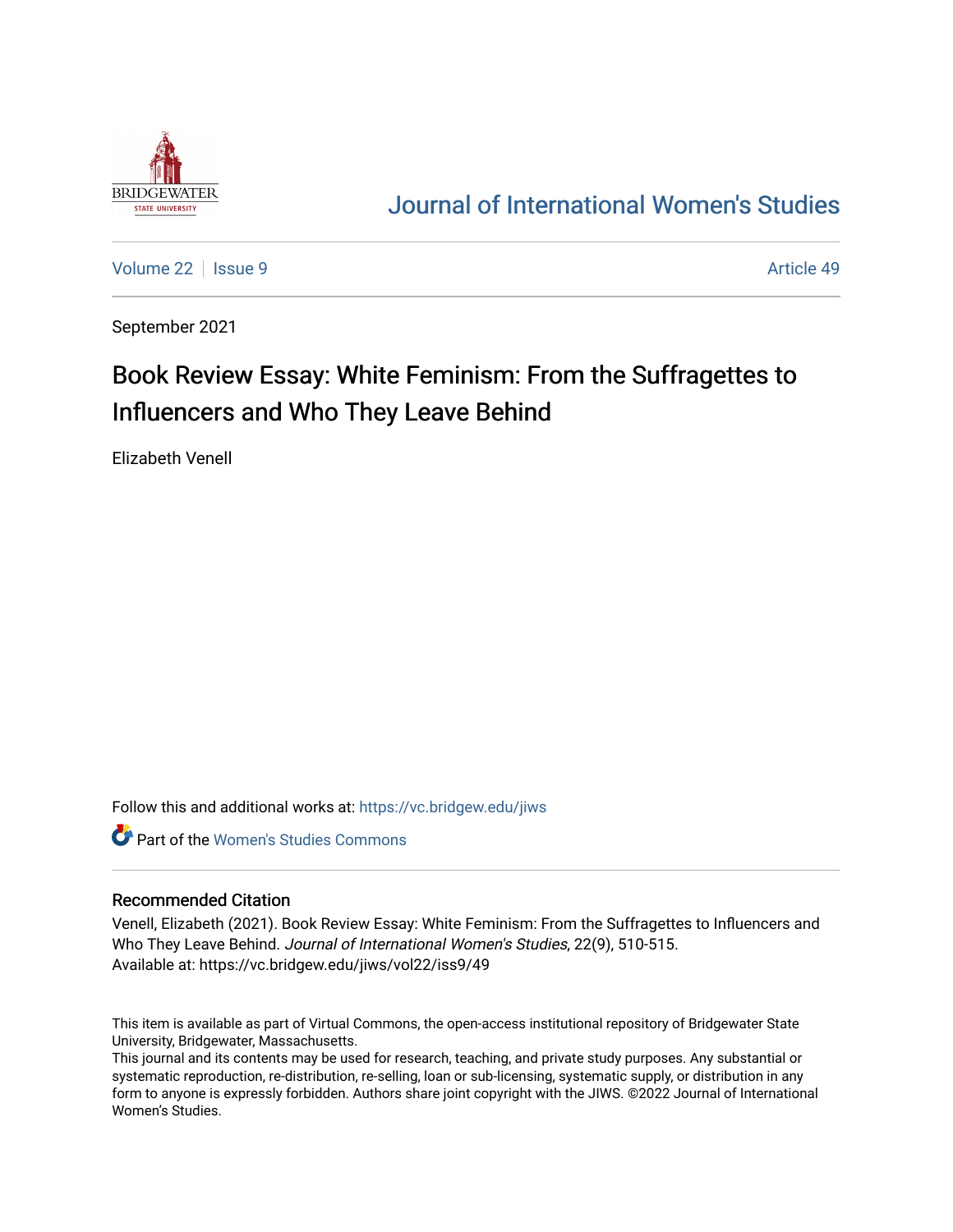Venell: Book Review Essay: White Feminism: From the Suffragettes to Influencers and Who They Leave Behind

This journal and its contents may be used for research, teaching and private study purposes. Any substantial or systematic reproduction, re-distribution, re-selling, loan or sub-licensing, systematic supply or distribution in any form to anyone is expressly forbidden. ©2021 Journal of International Women's Studies.

### *Book Review Essay: White Feminism: From the Suffragettes to Influencers and Who They*  Leave Behind<sup>[1](#page-1-0)</sup>

#### Elizabeth Venell<sup>[2](#page-1-1)</sup>

The term "white feminism" is not new. The cultural conversation has reached a point where "white feminism" is shorthand for an exclusionary strain of empowerment that centers the lives of affluent, white, cisgender, heterosexual women. In *White Feminism: From the Suffragettes to Influencers and Who They Leave Behind*, Koa Beck defines the concept of white feminism as an ideology, charts its historical formations, and discusses the strategies that maintain its dominance. Beck argues that "white feminism" is a persistent force shaping American feminism, not a recent turn. The book uses examples from the past but makes few new historical insights. Rather, Beck reframes stories to reveal the operations of white feminism. At weak points, the book skims existing literature in cultural studies, gender studies, and sociology, preserving the density of academic research without its depth by quoting extensively. At its best, Beck brings her established voice as a cultural critic to analyze corporate culture and white feminism at the executive level. In terms of impact, the book could re-educate practitioners of "white feminism," and could be excerpted for use in introductory-level college courses. That is, if the book resists commodification and assimilation into hegemonic feminism.

*White Feminism* makes parallel arguments with several recent titles, namely those sharing a critique of white feminism and written for a wide audience. The similarity in titles with Mikki Kendall's *Hood Feminism: Notes from the Women That a Movement Forgot* (2020) invites a comparison that cannot be ignored, but their contrasting perspectives makes all the difference, as I explain in the final section. Ruby Hamad's *White Tears/Brown Scars: How White Feminism Betrays Women of Color* (2020), also historicizes and analyzes cultural dynamics between white women and women of color. The latter text diverges from Beck's exact characterization of white feminism as an ideology that likely, but not necessarily, extends from one's racial identity. (Beck will argue that not all feminists who are white are *white feminists.*) Beck's argument, particularly her analysis of women's media and corporate culture, also intertwines with aspects of Sarah Banet-Weiser's *Empowered: Popular Feminism and Popular Misogyny* (2018) and Andi Zeisler's *We Were Feminists Once: From Riot Grrrl to CoverGirl®, the Buying and Selling of a Political Movement* (2016).<sup>[3](#page-1-2)</sup>

<span id="page-1-0"></span><sup>1</sup> Beck, K. (2021). Book Review Essay: *White Feminism: From the Suffragettes to Influencers and Who They Leave Behind<sup>1</sup>*. *New York City. New York: Atria Books.* 

<span id="page-1-1"></span><sup>&</sup>lt;sup>2</sup> Elizabeth Venell is an Instructional Assistant Professor of Gender Studies at the University of Mississippi. Email: [eavenell@olemiss.edu](mailto:eavenell@olemiss.edu)

<span id="page-1-2"></span><sup>&</sup>lt;sup>3</sup> For readers who seek more history-oriented texts that focus foremost on people and movements excluded from white feminism, *A Black Women's History of the United States* by Diana Ramey Berry, Roxanne Dunbar-Ortiz's *An Indigenous Peoples' History of the United States*, or Susan Stryker's *Transgender History, Second Edition: The Roots of Today's Revolution* (2017) will offer more details to flesh out decades of social justice issues and activism that are alluded to, but largely exceed the scope of Beck's argument.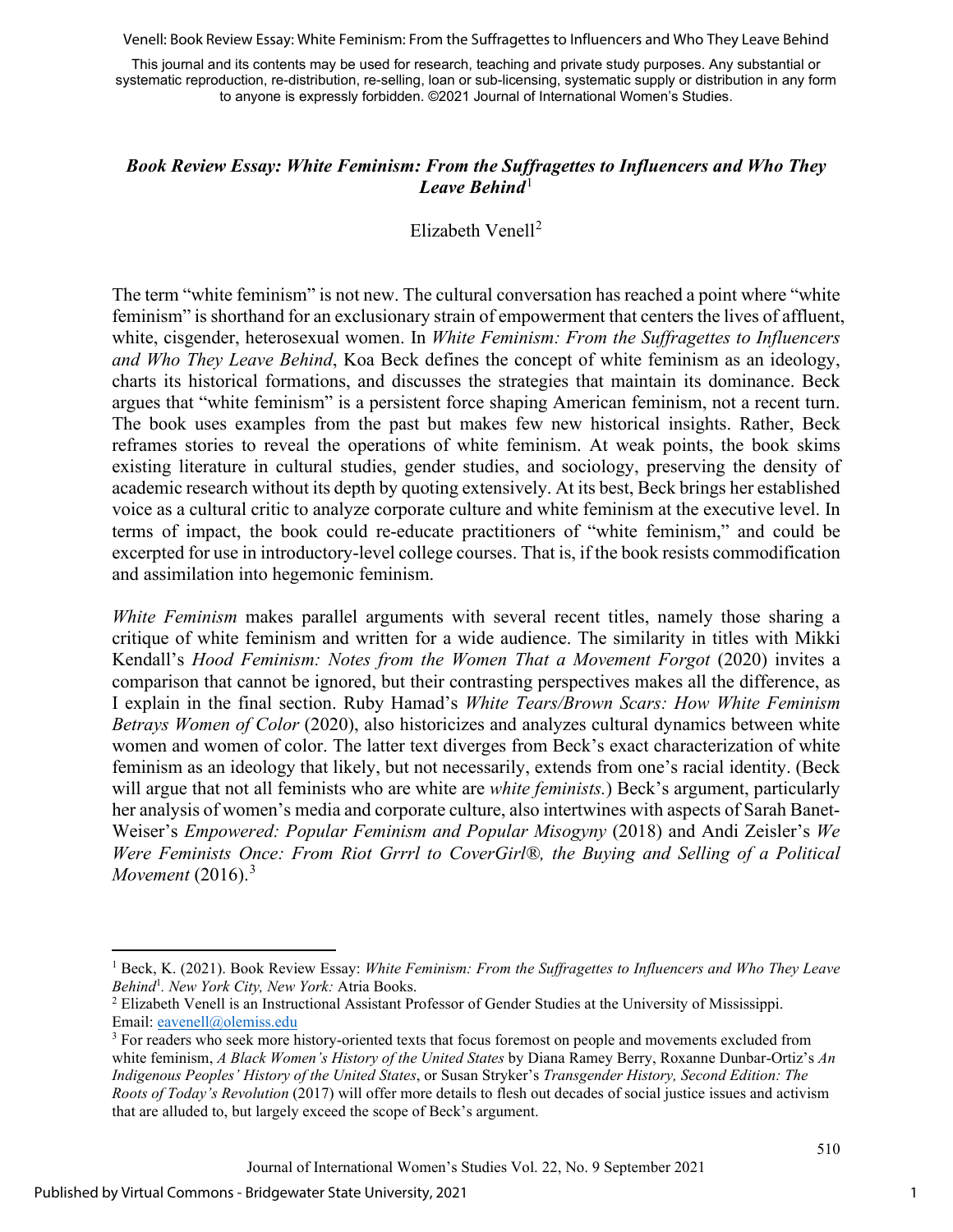In contrast with these titles are the mainstream white feminist texts with which *White Feminism* is also in conversation. Sheryl Sandberg's *Lean In: Women, Work, and the Will to Lead* (2013) is cited throughout, and the concluding part of *White Feminism* enters the space of professional memoir/guidance, albeit in opposition to Sandberg's style of advice. Miki Agrawal's *Disrupt-Her: A Manifesto for the Modern Woman* (2019) also perpetuates the individualistic, self-optimizing trends that Beck evaluates. All of the aforementioned books were released through popular presses, and have a wider, quicker influence than the academic works Beck cites. Still, there is one, *The Rise of Neoliberal Feminism* (2018) by Catherine Rottenberg, that should be included as a peer text.

The title *White Feminism: From the Suffragettes to the Influencers and Who They Leave Behind* suggests a stronger historical approach than the actual organization of Beck's argument. There are 21 chapters of varying lengths and research methods divided into three parts. Part I: "The History of White Feminism" delves into 20<sup>th</sup> century history, but the chapters in general do not seek to establish a chronological history of white feminism. Rather, Beck begins with the concept of white feminist ideology, and re-reads historical examples to reveal the borders of that ideology.

In one such example, what is traditionally read as racism within the suffrage movement is represented here as an early instance of white feminist strategy. In Chapter Three: "Separate but Unequal: How 'Feminism' Officially Became White," Beck describes Alice Paul's stance on the inclusion of African American women in the 1913 Washington Woman Suffrage Procession. Beck paraphrases general history, primarily citing secondary and tertiary sources: Paul, concerned about how the march would appear to other white people in newspapers, stayed silent despite queries from African American women's groups. In telling this story, Beck identifies silence as a perennial strategy of white feminists when asked who is included in their marches, campaigns, and magazines. Reframed here, it is not that those white, upper-middle class suffragettes were *not* practicing racism in attempting to discourage African American women's participation. For Beck, it is that they were *also* practicing what could be called white feminism in its earliest formation.

Beck references suffragettes throughout the text to remind readers how white feminism measures freedom against the rights and privileges of well-off white men (that is, aspirationally), and not in solidarity against the disenfranchisement and oppression shaping the lives of working class and non-white women. Because the goals of white feminism are set in a dynamic with white patriarchal wealth and power, they can change across history while maintaining the same distance from meaningful solidarity with other groups. This representation of white feminism thus allows Beck's chapters to range in their evidence, at times disjointedly, as they reference different time periods and different conflicts.

In effect, the wide-ranging examples of white feminism's exclusions in Part I serve to mark the limits of white feminist ideology. Put differently, they appear here in the service of delineating white feminism's boundaries. Following the story of the 1913 suffrage march, other issues raised in Chapter Three include the failure of the National Organization for Women (NOW) to defend African American family structures from criticisms launched by the Moynihan Report; NOW's indifference toward their own Women in Poverty task force over time; the current lack of mainstream awareness about sexual violence statistics among Native women in North America; and the insensitive use of "conquer" to describe goal-achievement in women's media today. In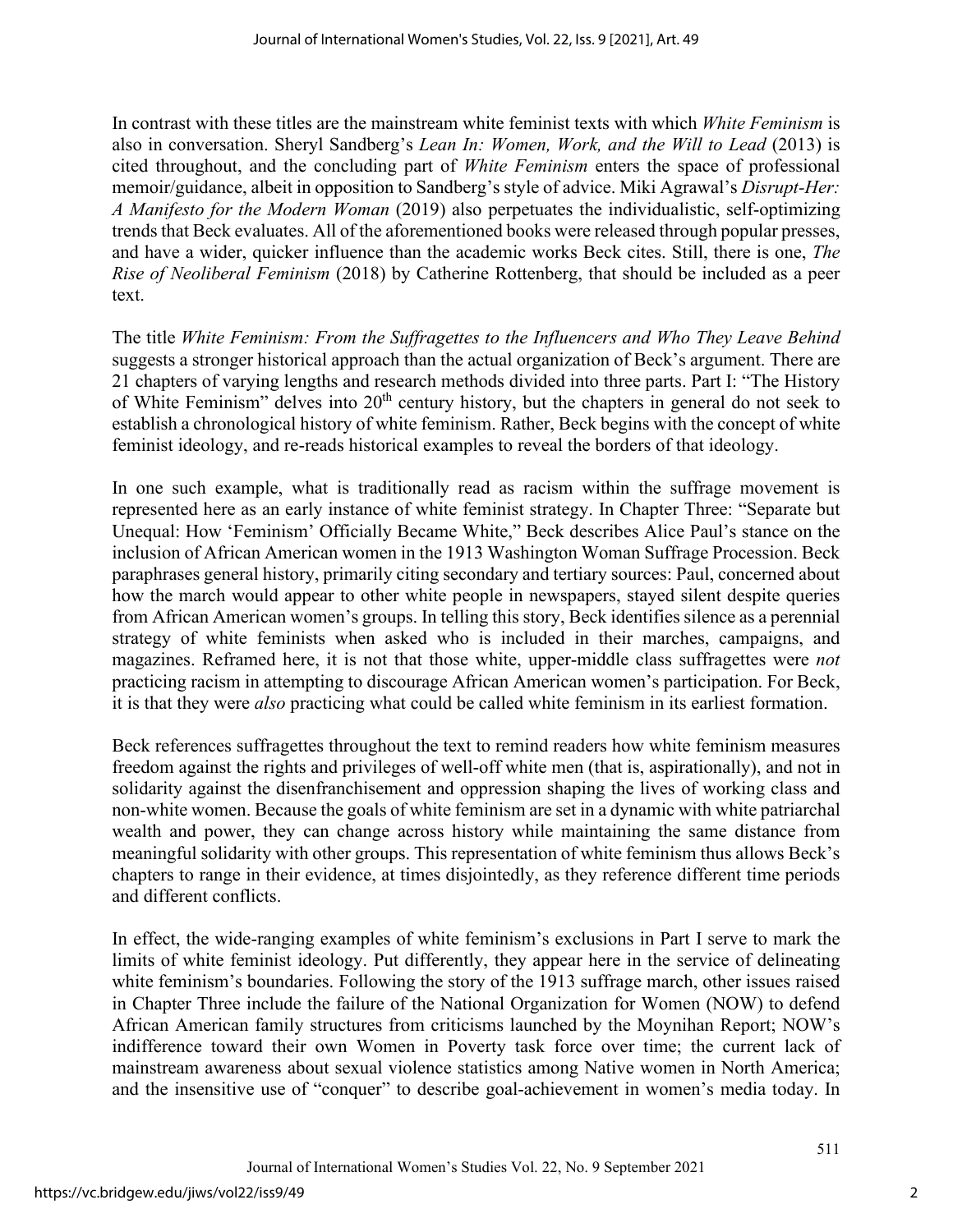each example, Beck argues that the narrow focus of white feminism prevents diverse inclusion in the movement, and shapes media attention of issues as they are framed through the experiences of white women. However, Beck pivots from example to example with such brief and straining transitions that the illustrations risk becoming interchangeable, each reduced to acting as a demonstration white feminism's damage. This pattern continues throughout the text, particularly in Part I. The personalities, committees, statistics, and justice movements that fall—or are pushed—outside the purview of white feminism are more instructive than their appearance here. Yet in order to sustain her critique, Beck compels the reader to focus again on the ideology that excludes rather than the myriad of subjects excluded. White feminism dominates and consumes popular attention. *White Feminism* mirrors that consuming ideology because Beck does not allow the reader to look away for long, even where her historical examples point toward the existence of more radical and inclusive alternatives.

After Beck introduces the restrictive scope and tactics of white feminism, she develops her critique of the more recent neoliberal turn in Part II: "White Feminism™: When the Movement Went Corporate." In Part II, earlier mentions of women's consumerism and branding finally bear fruit in the author's discussion of capitalism. Additionally, Part II is stronger because the author's methods change. She gives her examples greater context, there are fewer invocations of disparate historical moments within a chapter, and, although her critique of neoliberal feminism does draw from academic work on the subject, Beck speaks from an insider's perspective on the twisted shape of feminism in contemporary corporate culture.

In order to accommodate a brief history of neoliberalism, Part II roughly covers the 1970s to 2021 (with occasional backward glances at the white suffragettes), but the emphasis is on popular culture in the past decade. Beck traces the rise of (white) feminism as a trend, defined broadly, claimed by many, and stripped of ideas that would disrupt the status quo. This form of popular feminism and its antecedents have been criticized under many names, each one a variation on liberal feminism *lite*: equality feminism, choice feminism, empowerment feminism, and, as Andi Zeisler adds in *We Were Feminists Once* (2016)*,* "'pop feminism,' 'feel-good feminism,' and 'white feminism."<sup>[4](#page-3-0)</sup> For Beck, however, it is the apex of white feminism as an ideology, not just a moniker, and its practitioners have achieved a position of corporate control over the narrative. In the world of women's media, white, upper/middle-class, cisgender, heterosexual women define the representation and boundaries of proper feminism.

It is in this arena of women's media that Beck imparts her most original insights, likely because of her own background as a journalist and former editor for popular women's magazines. Her aggregate work experience and particular subject position as someone perceived to be white and straight, but who is neither has led to her occupying the very spaces where white feminism's boundaries are articulated and reinforced. She theorizes white feminism with a clear view of the machinery, detailing how her interview subjects and senior managers alike rely on shared language and strategies of redirection to claim a feminist (brand) identity while upholding policies that exclude and exploit marginalized genders, the working class, and people of color. In Chapter Fourteen, "Performing Feminism at a Desk," Beck best explains how white feminism prioritizes

<span id="page-3-0"></span><sup>4</sup> Zeisler, Andi. *We Were Feminists Once: From Riot Grrrl to CoverGirl®, the Buying and Selling of a Political Movement*. PublicAffairs, 2016. xiii.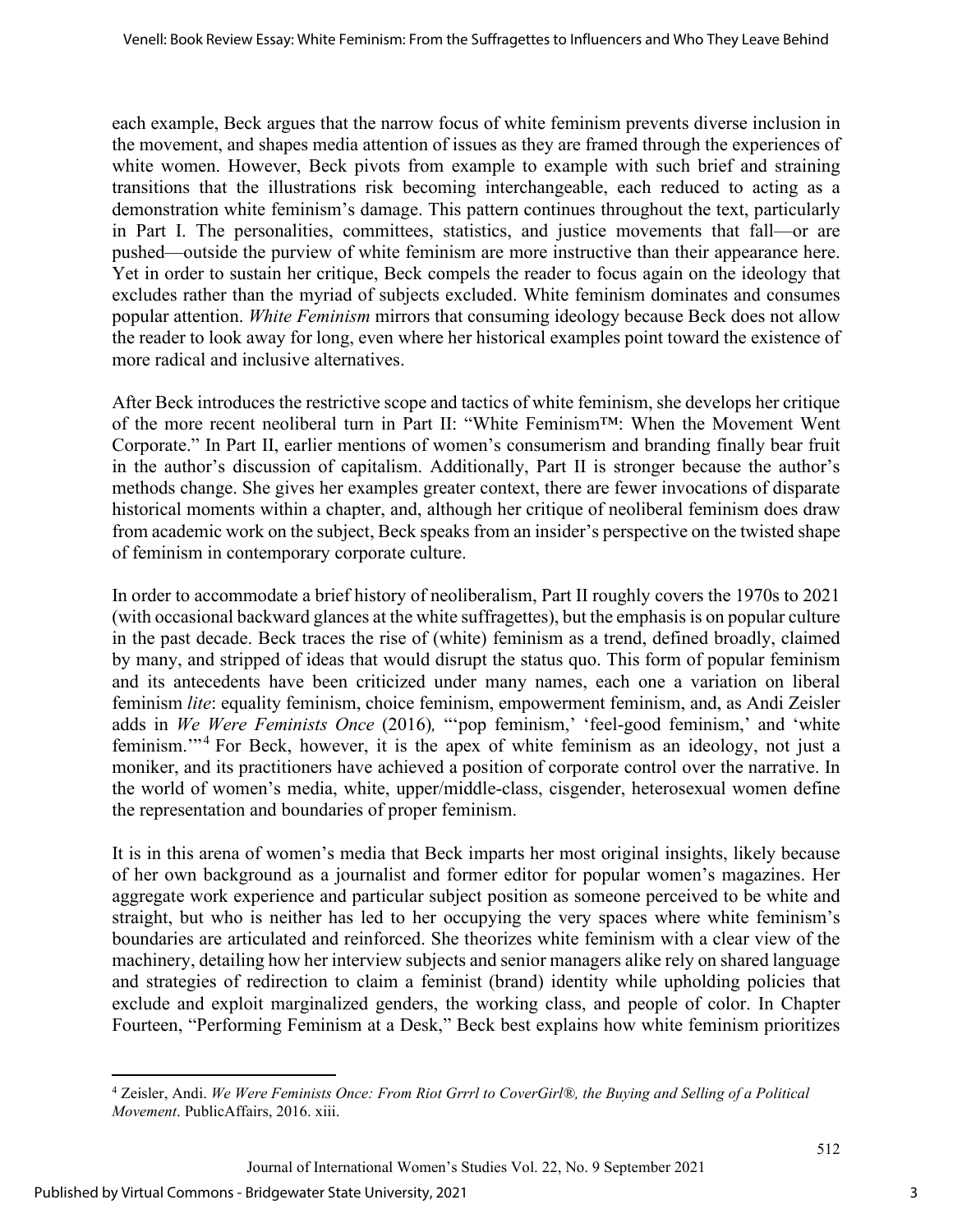power above rights, which renders the socioeconomic and political struggles of non-*white feminists*  incoherent and irrelevant to feminism as they define it.

This prioritization of power over rights is true on a larger scale, as white feminism reaches beyond the corporate world and, indeed, the reach of the corporate world extends beyond the office building. In the increasingly corporatized language of popular culture, where each neoliberal individual has a brand identity, seeks to increase personal productivity, and works hard on their side hustle, a woman embarking on any capitalist project is seen as inherently feminist.<sup>[5](#page-4-0)</sup> Within this misunderstanding of feminism, power is the goal, and money is power. If those equivalencies lack philosophical nuance, it is because capitalism glosses over complexity, not the author. Beck works through recent examples of corporate abuse of employees from economic exploitation to sexual harassment, arguing that there is a fundamental incongruity between capitalism and feminism (more broadly, human rights). When feminism is claimed as a brand strategy, the challenge for white feminism is to reconcile a public feminist face with corporate capitalist practices. As Beck illuminates, one deflective tactic of white feminism at the executive level is to explain exploitation and harassment as part of the process of rapid, impressive growth. Women occupying the real management positions (the kinds of positions to which *#GirlBoss* alludes) strategically align themselves with the structures of the company that make it profitable, not feminist, further institutionalizing white feminism while narrowing its scope to women in leadership.

The point at which Hillary Clinton was elected president would have become the culmination of white feminism within Beck's argument, but the reality of Donald Trump's election in 2016 shifts her critique toward the possible implosion of white feminist expansion. The Women's Marches of January 2017 stimulated political engagement, and opened conversations about inclusion and equity *within* feminist activism. Beck seizes this moment to begin Part III: "The Winds of Change." Although she keeps white feminism at the center of her analysis, she uses the final section to outline "pillars of change." At this point in the text, it is a relief to shift focus away from white feminism, which has co-opted nearly all discussions of feminism within the book as it has in mainstream media.

And yet, Beck's proposed pillars range from instructive to perplexing advice. There may be no action that is effective for both the people facing financial insecurity and the affluent white feminist executives. Still, Beck's suggestion that we use social media differently—and in a personally risky way—to disrupt how corporations view and can use the platform is not in line with the collectivepower strategies of non-*white feminists* in Part I, or the anti-capitalist ethos of Part II, or the author's own critique of white feminism's hegemonic presence in those corporate-owned online spaces. Here again, the argument is strongest when Beck theorizes her own experience in the corporate world. She offers tangible examples for supporting employees from a senior position, and guidelines for employees trying to make changes in an organization. Beck refutes the trailblazer myth, the popular sentiment that one heroic woman can cut a path for others to follow, and advises employees to work to change policies that outlast them rather than seek individualized arrangements with management. What unites these examples is that they are best addressed to white feminists themselves, or fledgling white feminists who are growing disillusioned with corporate culture.

<span id="page-4-0"></span><sup>5</sup> Beck 140.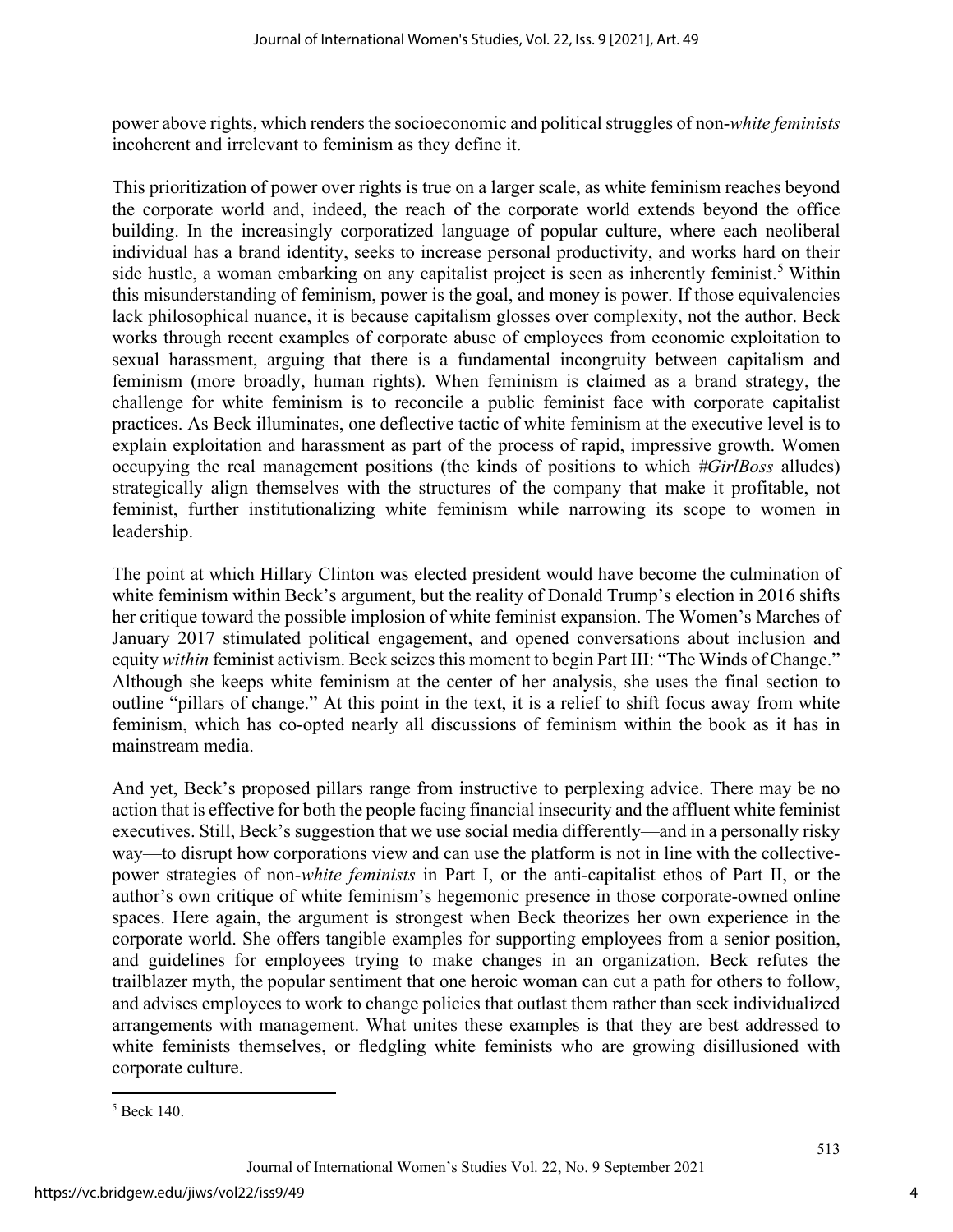Beck's conclusion is fitting if we imagine most readers of the book to be *white feminists.* She outlines the pillars of change, and, after revealing white feminism to be utterly lacking of sustainable feminist values, Beck explains that she cannot tell a reader the next step, just that the action must be collective. She does not propose looking into intersectionality, gender diversity, or socialism, for example, as areas to explore in the world outside white feminism. Against white feminist ideology, she writes, "the revolution will not be you alone," [6](#page-5-0) and urges readers to make their way beyond the borders of that ideology. It is a hopeful ending that is consistent with the rest of her argument.

As the latest in a line of critiques of neoliberal feminism and the operations of whiteness, this book does not stand out on its own. The personality of the author as a cultural critic who has honed a specific voice will likely distinguish the book more than the arguments she makes therein. For readers seeking more nuance in conversations about social justice, a detailed explanation of what it is not (white feminism) is helpful, but not a sustaining answer. This is not a problem inherent in the nature of criticism. Although Beck's characterizations of white feminism are thrilling at times when her evidence and insight are aligned and original, the overarching critique too often performs the same exclusions of white feminism by keeping it always in the center of the narrative. This approach starkly contrasts Kendall's *Hood Feminism* (2020), which quickly dispenses with the type of feminism it is not and devotes its pages to outlining what collective feminist activism could look like. The books complement each other, but *Hood Feminism* offers a richer overview of the movements that exceed such a narrow focus. Ideally, *White Feminism* will find a receptive audience, and the book will become a conduit to learning more about the transformative potential of feminist activism.

<span id="page-5-0"></span><sup>6</sup> Beck 235.

Journal of International Women's Studies Vol. 22, No. 9 September 2021